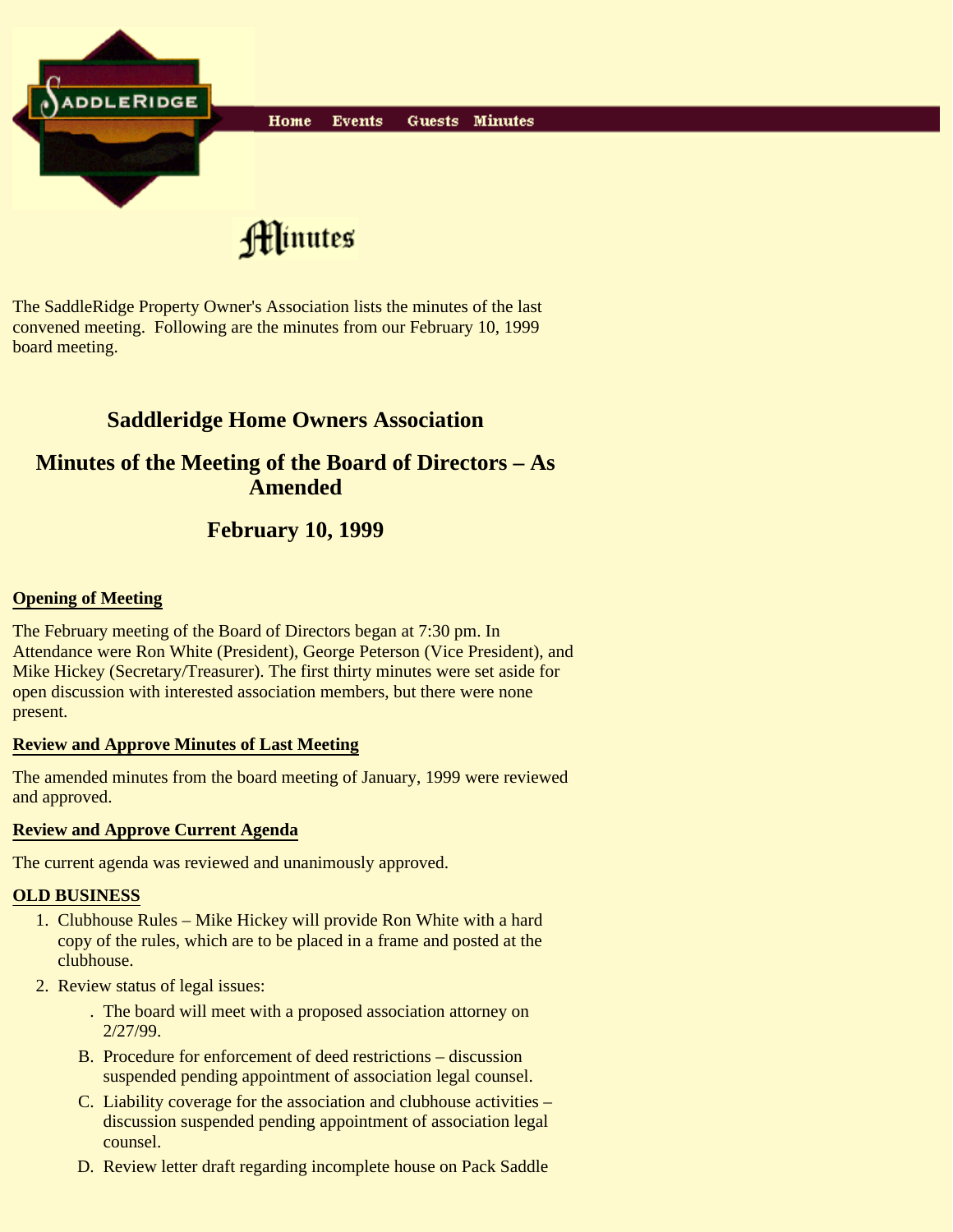Pass – draft approved, and letter will be sent by Ron White.

- 1. Bank signature cards New account signature cards signed, and checks ordered.
- 2. Review assigned responsibilities:
	- . Streets No new business.
	- B. Clubhouse Ron White will check with Gail Andrews regarding possible water damage to wall panels along floor.
	- C. Grounds The board will meet with Jim Peterson on 2/27/99 to discuss scope of work and contract terms.
	- D. Architectural Committee George Peterson will reinvite the other architectural committee members to meet with the Board on 2/27/99.

The committee is to create a database of lots that have approved plans, create a checklist of plan specifications necessary to meet deed restrictions, and adopt a standard form letter to advise the association member of the committee's approval or disapproval of the plans as submitted.

- E. Homepage The homepage is up and running.
- 1. Mission Statement for Board Unanimously approved.

"We, as the elected Board of Directors for Saddleridge Home Owners Association, will represent the entire Saddleridge Community on issues that effect our subdivision as a whole. It is our duty to uphold the by-laws of incorporation of this Home Owners Association, and to enforce the deed restrictions as they pertain to the community as a whole."

- 2. Annual Budget Pending.
- 3. Franchise Tax and Nonprofit status Pending.
- 4. Clubhouse Checklist Forwarded to Bob Andrews on 2/9/99.
- 5. Database of association members Ron White distributed for review.
- Unpaid association dues Association members that have not paid their 6. annual dues will be notified in their 1999 dues statement.
- 7. Distribution of annual dues statements to association members -Statements targeted to be mailed before the end of March, 1999.
- 8. Incomplete house on Mission Trail The house appears to have been completed, and is now listed for sale with a local real estate agent.
- 9. Missing clubhouse porch swing pending sourcing.
- 10. Annual Picnic The Board selected April 24<sup>th</sup>, from noon to 3:00pm as the best date for the picnic. Ron White will check with Fusciak's barbeque about catering the picnic, and the board will check their resources for chair rental. A notice of the picnic date will be included in the dues statement.
- 11. Culligan Contract George will see if Bob Andrews has a copy of the contract.

#### **Review Monthly Financial Statement**

Ron White presented the bank statement for review. The association has no outstanding debts other than normal trade accounts, which are paid as incurred.

### **NEW BUSINESS**

1) Association letterhead and envelopes – Ron White's printing company appears to be significantly less expensive than the previous printer. If so, Ron will place the order for letterhead and